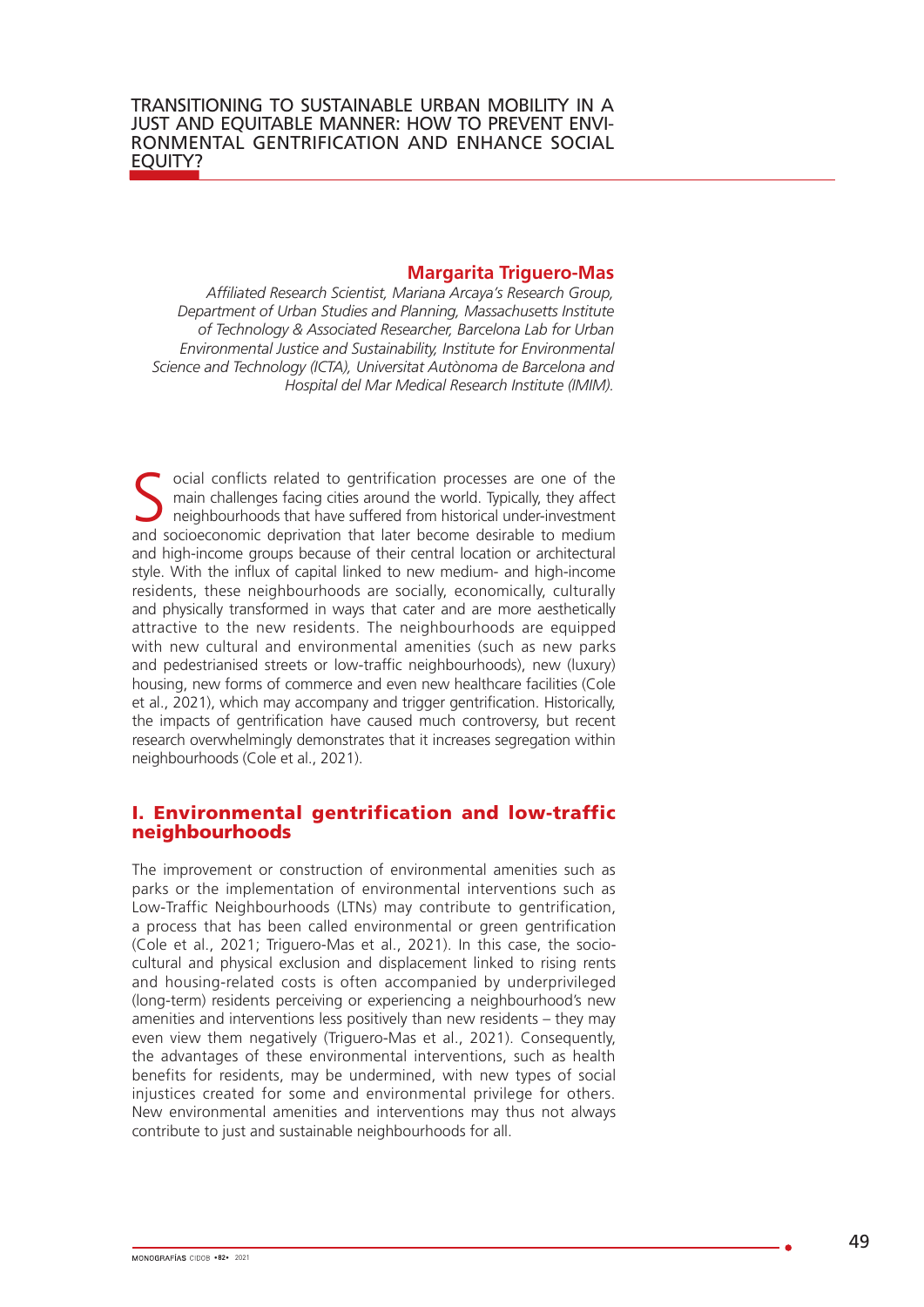Today there is evidence from cities around the world demonstrating the linkages between sustainable transport amenities and neighbourhood gentrification.

Today there is evidence from cities around the world demonstrating the linkages between sustainable transport amenities and neighbourhood gentrification. Much of this evidence stems from the United States.<sup>1</sup> A particularly relevant case is the transformation of the Albina District in Portland (Oregon, US), where a cycling lane was constructed on one of the main avenues in 2014, causing heated public debates around racism, gentrification, cycling and classism (Hoffmann, 2016). Albina, which has historically been inhabited by African Americans, has been subject to a long history of racial injustices and institutional racism towards its residents related to redlining policies and postwar infrastructure projects that destroyed key African American landmarks, homes and commercial establishments, including what was considered the heart of the community in Albina and Portland. Following the abandonment and decay of the neighbourhood, its revitalisation began in the 1990s when young white Portlanders started to move in. Housing prices increased and, ultimately, most of the African American community was displaced. Against the backdrop of this history, the remaining African American residents viewed the construction of the cycling lane as a strategy to further gentrify and commodify the neighbourhood, which had already been deeply impacted by other "white upper-class" urban and cultural projects to the detriment of black culture and residents (Hoffmann, 2016).

In the European context, similar cases and dynamics can be found, such as evidence on pedestrianisation interventions being linked to gentrification processes in Brussels, Belgium (Kęblowski et al., 2019); Madrid and Barcelona, Spain (Salvador Gonzáles, 2019); and Istanbul, Turkey (Özdemir & Selçuk, 2017).

### II. How can environmental gentrification be prevented?

With the potential interrelationships between urban environmental interventions and gentrification, urban planners and policymakers face the challenge of promoting the transition towards sustainable mobility while also fighting gentrification. There is no single solution to this problem, but it requires a mix of policy tools that take into account the specific history, sociocultural and political contexts of neighbourhoods and how different neighbourhood characteristics are related and create context-specific dynamics (Oscilowicz et al., 2021). A recent toolkit developed by the Barcelona Laboratory for Urban Environmental Justice and Sustainability (BCNUEJ) in partnership with ICLEI-Local Governments for Sustainability suggests a promising step in this direction. It provides planners and policymakers with 30 anti-displacement and 20 equitable environmental development tools that can help achieve the right balance between tackling gentrification and promoting environmental interventions that may include sustainable urban mobility improvements (Oscilowicz et al., 2021).

For example, in the case of the city of Barcelona, potential key tools for fighting gentrification in areas where sustainable urban mobility interventions have been made could include: property tax support for long-term underprivileged residents in the form of subsidies or through mechanisms of taxing only land value in lieu of property

1. For example, gentrification processes initiated by the rapid transit stations in the San Francisco Bay Area (California), the cycling lane created on Valencia Street in San Francisco's Mission District, as well as examples in Chicago (Illinois), Portland (Oregon), Los Angeles (California), Milwaukee (Wisconsin) and Seattle (Washington).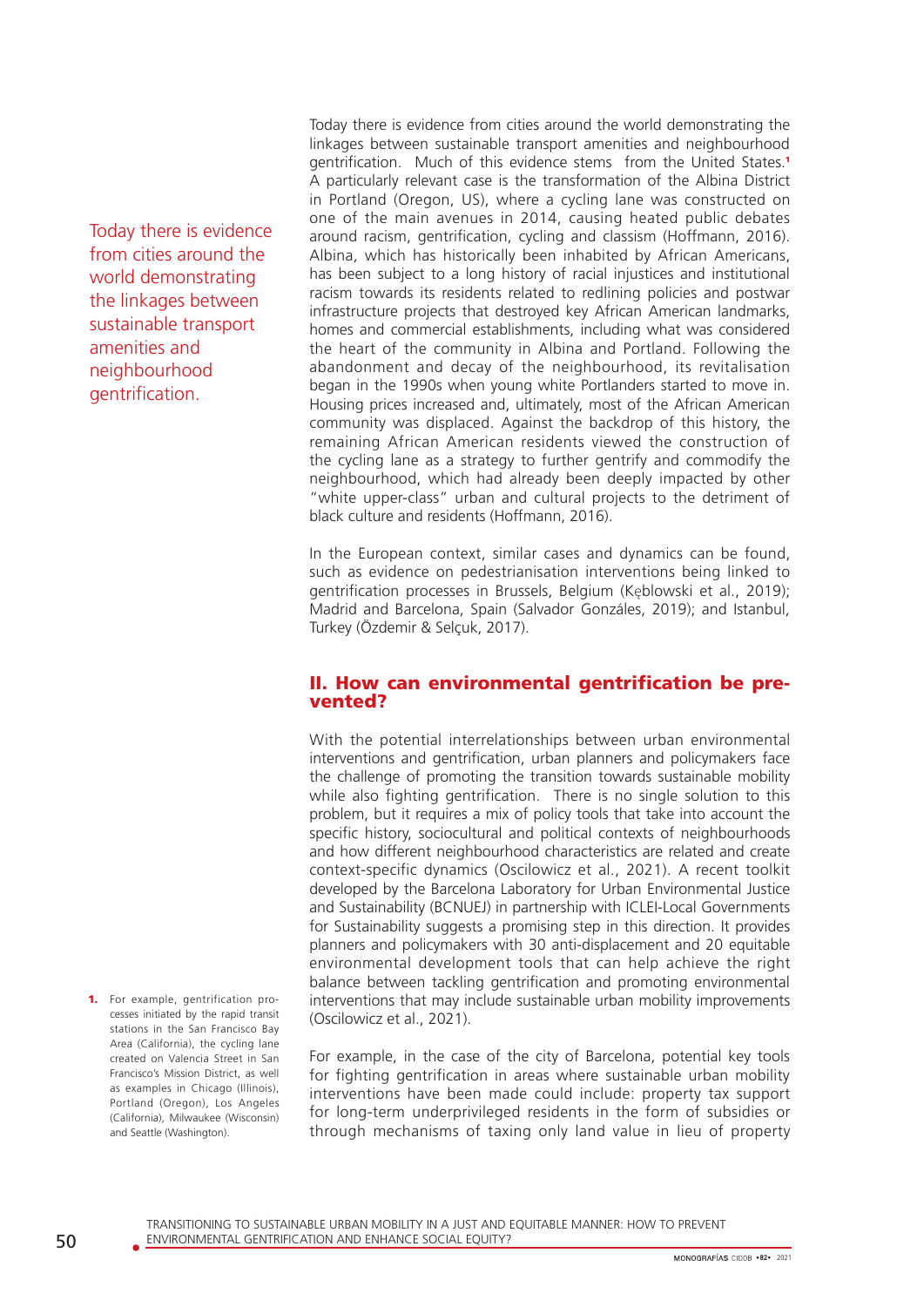value; investment incentives in specific areas of high socio-economic need; stronger affordable and social housing requirements for new construction and major housing rehabilitation; restrictions against further tourism development; municipality-controlled redevelopment of large areas with priority given to housing stability; regulation of short-term rental apartments; moratoriums on new businesses and hotels catering to tourists; channelling revenue from luxury property taxes towards affordable and social housing projects; taxes on foreign housing ownership; or taxes on vacant housing units. Moreover, other tools to promote a sustainable and just urban mobility transition could include funding for small-scale neighbourhood transport infrastructure (such as transformation towards LTNs), both permanent and temporary (Oscilowicz et al., 2021), as well as fees for developers that target environmental interventions and amenity funding.

#### III. What else is needed to transition to sustainable urban mobility in a just and equitable manner?

Apart from preventing environmental gentrification, any interventions, plans and policies that aim to contribute to the transition towards sustainable urban mobility should prioritise justness and equity to ensure a sustainable future for all. To achieve this, there is a need for residentled city-making and bottom-up policies, also called "procedural justice*"* (Anguelovski et al., 2020). But participatory processes alone are not enough. It is also important to ensure what Anguelovski et al. (2020) have called "hermeneutical and epistemic and testimonial iustice". This relates to whether all participant groups receive the credibility they deserve; and whether they are provided with the right conditions to reflect on, make sense of and share their distinctive experiences. For example, are childcare services provided so parents can participate? Are facilitation dynamics made available to ensure that conflicting and traditionally invisible experiences can be expressed? Do participatory processes account for the fact that the most vocal residents may not represent the majority (Hoffmann, 2016)?

As well as providing the right methods and conditions for citizens' participation, there are other things to consider. In the case of cycling lanes or LTNs, policymakers and planners need to ensure that the varying norms of use, behaviours, values, identities, needs and preferences of different population groups (and their members at different life stages such as childhood, parenthood, etc.) are taken into account, as well as how the different groups may be differently impacted (objectively and subjectively) by the interventions, and how historical privilege may affect these factors (Anguelovski et al., 2020). As Barcelona's LTNs – the so-called superblocks – have demonstrated, the success of such interventions greatly depends on adapting them to the neighbourhood context and the preferences of long-term residents.

Only by working in a context-specific manner that recognises the specific history, needs, interests, intervention impacts and perceived risks for long-term residents can we work towards justice (Anguelovski et al., 2020). Low-Emission Zones (LEZs) and associated congestion charges also illustrate the need for ensuring "distributional justice" (Anguelovski Urban planners and policymakers face the challenge of promoting the transition towards sustainable mobility while also fighting gentrification.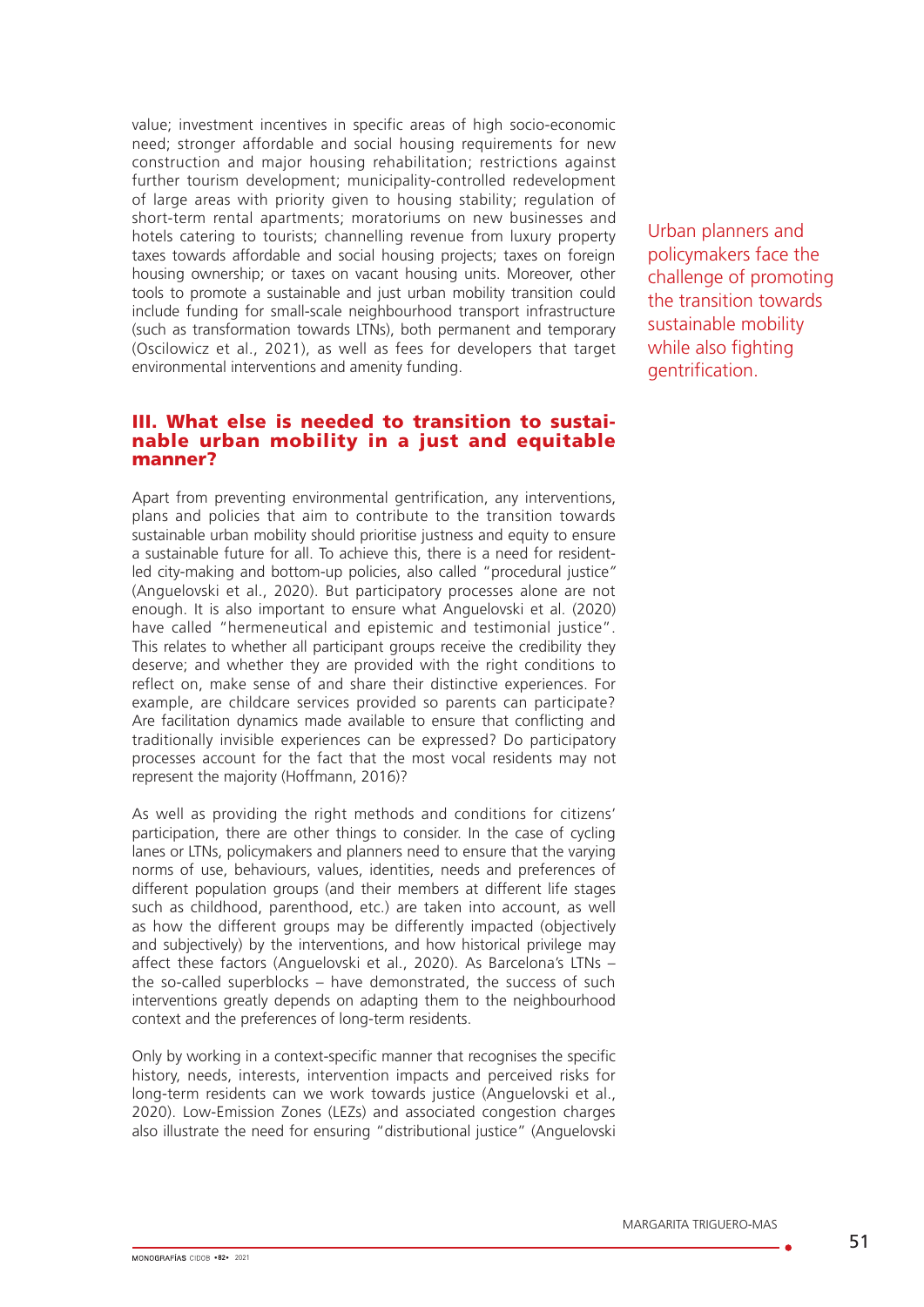et al., 2020). While the reduction in traffic and air pollution benefits all citizens' health, LEZ congestion charges tend to discriminate against poorer households. A pricing system that takes into account household incomes could rectify this.

There is a need for resident-led citymaking and bottom-up policies, also called "procedural justice".

# IV. Conclusions

In their effort to transition towards sustainable mobility city governments and other urban stakeholders need to ensure equity and environmental justice in ways that mitigate potential unwanted impacts from sustainable mobility projects, such as green gentrification. For urban environmental transformations to be publicly accepted, just and beneficial to *all* residents the needs, experiences and perceptions of all socioeconomic groups and generations need to be considered, as well as the specific histories of neighbourhoods. In short, a just and equitable mobility transition goes far beyond transport policy. It must take a systemic approach that weighs up the impacts of environmental interventions and amenities on the varying lived realities and contexts of a city's residents.

# References

Anguelovski, I., Brand, A. L., Connolly, J. J. T., Corbera, E., Kotsila, P., Steil, J., Garcia-Lamarca, M., Triguero-Mas, M., Cole, H., Baró, F., Langemeyer, J., Pérez del Pulgar, C., Shokry, G., Sekulova, F., Argüelles Ramos, L. "Expanding the Boundaries of Justice in Urban Greening Scholarship: Toward an Emancipatory, Antisubordination, Intersectional, and Relational Approach". *Annals of the American Association of Geographers*, 2020, 1–27.

Cole, H. V. S., Mehdipanah, R., Gullón, P., and Triguero-Mas, M. "Breaking Down and Building Up: Gentrification, Its drivers, and Urban Health Inequality". *Current Environment Health Reports*, 2021.

Hoffmann, M. L. *Bike lanes are white lanes. Bicycle advocacy and urban planning*, Nebraska: University of Nebraska Press, 2016.

Kęblowski, W., Van Criekingen, M., Bassens, D. "Moving past the sustainable perspective on transport: An attempt to mobilise critical urban transport studies with the right to the city". *Transport Policy*, vol. 81, September 2019, pp. 24–34

Oscilowicz, E., Lewartowska, E., Levitch, A., Luger, J., Hajtmarova, S., O'Neill, E., Planas Carbonell, A., Cole, H., Rivera Blanco, C., Monroe, E. "Policy and planning tools for urban green justice. Fighting displacement and gentrification and improving accessibility and inclusiveness to green amenities", 2021.

Özdemir, D. and Selçuk, İ. "From pedestrian to commercial gentrification: The case of Kadiköy in Istanbul". *Cities*. vol. 65, May 2017, pp. 10–23

Salvador Gonzáles, L. R. "Impacts of pedestrian prioritization on retailing and street level services. Comerical axes in the city of

TRANSITIONING TO SUSTAINABLE URBAN MOBILITY IN A JUST AND EQUITABLE MANNER: HOW TO PREVENT 52 ENVIRONMENTAL GENTRIFICATION AND ENHANCE SOCIAL EQUITY?